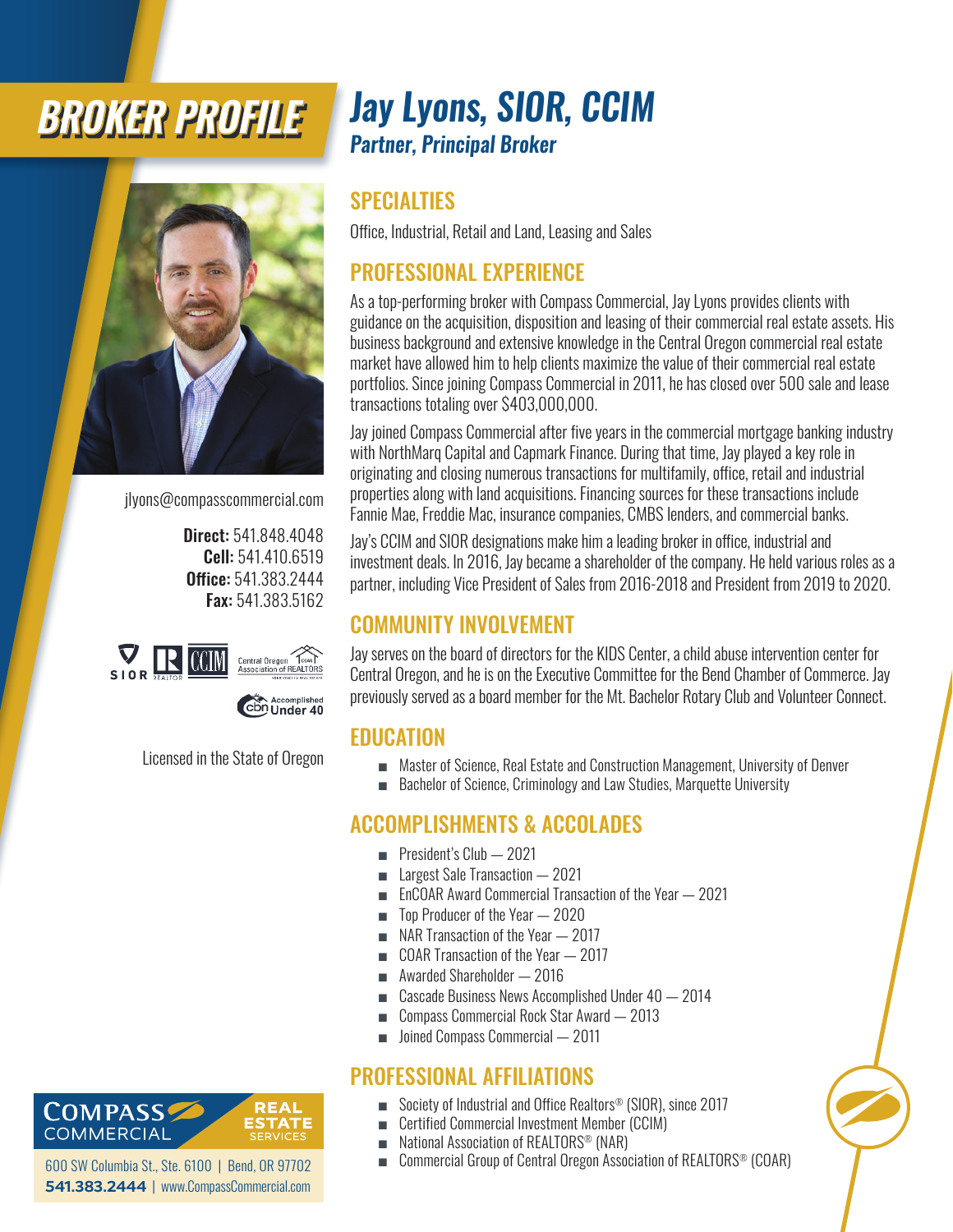#### *Jay Lyons, SIOR, CCIM Partner, Broker TRANSACTIONS*



Cascades Building | 233 SW Wilson Ave., Bend

#### NOTABLE SALES



Columbia Distributing | 20735 High Desert Ln, Bend



NWC of Columbia St. & Shevllin Hixon Dr., Bend

| PROPERTY/BUILDING                           | <b>PROPERTY TYPE</b>   | <b>LOCATION</b> | <b>PRICE</b> |
|---------------------------------------------|------------------------|-----------------|--------------|
| 20735 High Desert Lane                      | Industrial             | Bend, OR        | \$16,300,000 |
| <b>Fed Ex Ground</b>                        | Industrial             | Bend, OR        | \$12,550,000 |
| 1133 NW Wall Street                         | Mixed Use              | Bend, OR        | \$8,000,000  |
| <b>Bear Creek Apartments</b>                | Multifamily            | Bend, OR        | \$7,250,000  |
| <b>Cascade Building - 233 SW Wilson Ave</b> | Office                 | Bend, OR        | \$6,800,000  |
| 1155 & 1315 N Main Street                   | Industrial             | Prineville, OR  | \$6,275,000  |
| <b>Riverpointe II</b>                       | Office                 | Bend, OR        | \$6,029,353  |
| 62980 Boyd Acres Rd                         | Industrial             | Bend, OR        | \$5,000,000  |
| 20870 Redside Court                         | Industrial             | Bend, OR        | \$4,500,000  |
| NWC Columbia St & Shevlin Hixon Dr.         | <b>Commercial Land</b> | Bend, OR        | \$4,300,000  |
| 1500 NE Cushing Drive                       | Retail                 | Bend, OR        | \$4,019,150  |
| <b>COPA</b>                                 | Office                 | Bend, OR        | \$3,600,000  |
| Mid Oregon Federal CU                       | Office                 | Bend, OR        | \$3,450,000  |
| <b>Scanlon Building</b>                     | Office                 | Bend, OR        | \$3,445,000  |
| <b>Frank's Landing</b>                      | Retail                 | Redmond, OR     | \$3,275,000  |